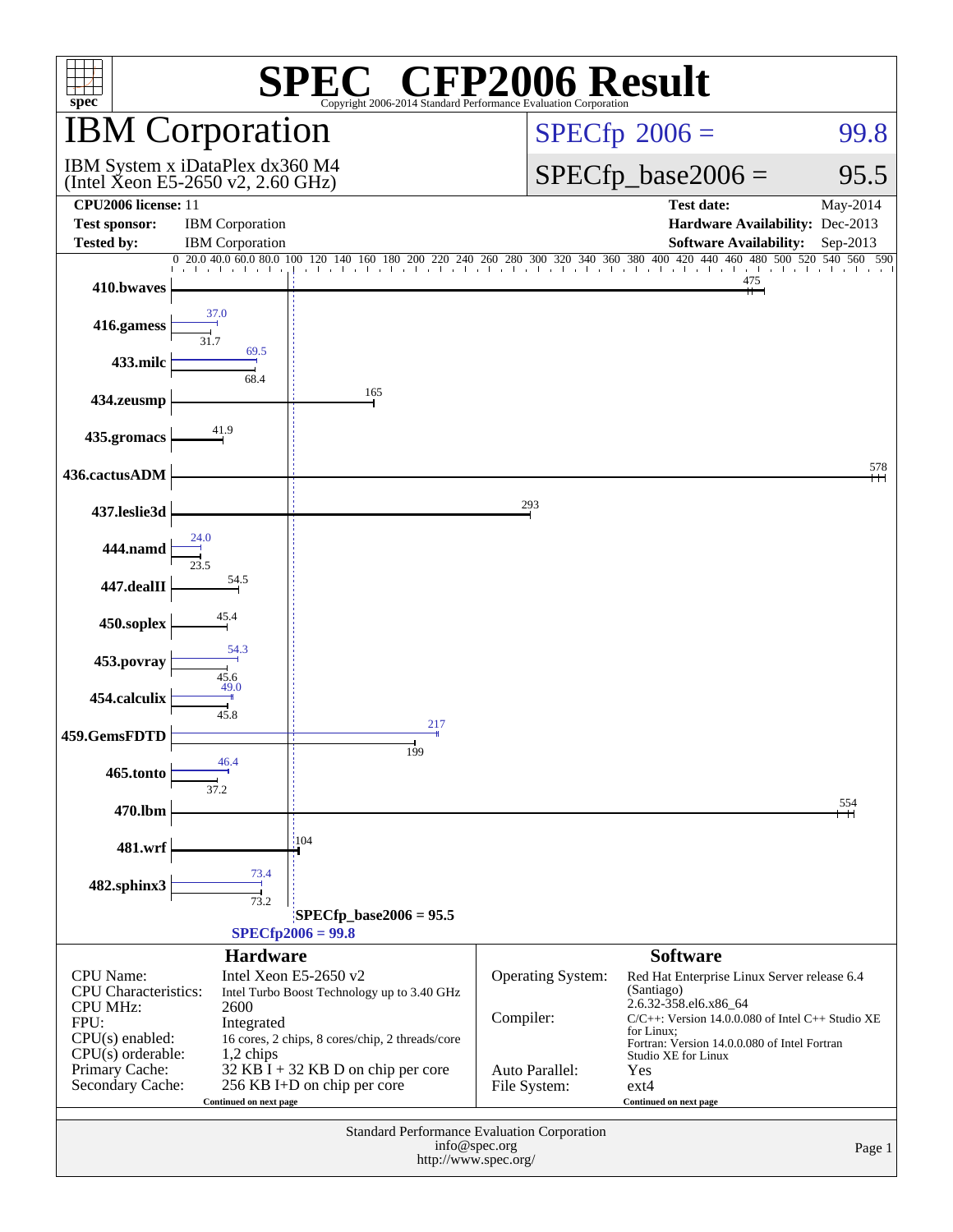

## IBM Corporation

(Intel Xeon E5-2650 v2, 2.60 GHz) IBM System x iDataPlex dx360 M4

#### $SPECTp2006 =$  99.8

### $SPECTp\_base2006 = 95.5$

| CPU <sub>2006</sub> license: 11                                            |                                                                                                                                  |                                                                                    | May-2014<br><b>Test date:</b>                                 |
|----------------------------------------------------------------------------|----------------------------------------------------------------------------------------------------------------------------------|------------------------------------------------------------------------------------|---------------------------------------------------------------|
| <b>Test sponsor:</b>                                                       | <b>IBM</b> Corporation                                                                                                           |                                                                                    | Hardware Availability: Dec-2013                               |
| <b>Tested by:</b>                                                          | <b>IBM</b> Corporation                                                                                                           |                                                                                    | <b>Software Availability:</b><br>$Sen-2013$                   |
| L3 Cache:<br>Other Cache:<br>Memory:<br>Disk Subsystem:<br>Other Hardware: | $20 \text{ MB I+D}$ on chip per chip<br>None<br>256 GB (16 x 16 GB 2Rx4 PC3-14900R-13, ECC)<br>1 x 500 GB SATA, 7200 RPM<br>None | <b>System State:</b><br><b>Base Pointers:</b><br>Peak Pointers:<br>Other Software: | Run level 3 (multi-user)<br>$64$ -bit<br>$32/64$ -bit<br>None |

**[Results Table](http://www.spec.org/auto/cpu2006/Docs/result-fields.html#ResultsTable)**

| Results Table          |                                                                                                          |       |                |       |                |       |                |              |                |              |                |              |
|------------------------|----------------------------------------------------------------------------------------------------------|-------|----------------|-------|----------------|-------|----------------|--------------|----------------|--------------|----------------|--------------|
| <b>Base</b>            |                                                                                                          |       |                |       | <b>Peak</b>    |       |                |              |                |              |                |              |
| <b>Benchmark</b>       | <b>Seconds</b>                                                                                           | Ratio | <b>Seconds</b> | Ratio | <b>Seconds</b> | Ratio | <b>Seconds</b> | <b>Ratio</b> | <b>Seconds</b> | <b>Ratio</b> | <b>Seconds</b> | <b>Ratio</b> |
| 410.bwayes             | 28.0                                                                                                     | 485   | 28.8           | 471   | 28.6           | 475   | 28.0           | 485          | 28.8           | 471          | 28.6           | <u>475</u>   |
| 416.gamess             | 616                                                                                                      | 31.8  | 617            | 31.7  | 617            | 31.7  | 528            | 37.1         | 530            | 37.0         | 529            | 37.0         |
| $433$ .milc            | 134                                                                                                      | 68.3  | 134            | 68.5  | 134            | 68.4  | 132            | 69.6         | 132            | 69.4         | <u>132</u>     | 69.5         |
| $434$ . zeusmp         | 55.2                                                                                                     | 165   | 55.0           | 165   | 55.0           | 165   | 55.2           | 165          | 55.0           | 165          | 55.0           | 165          |
| 435.gromacs            | 170                                                                                                      | 41.9  | 170            | 42.0  | 170            | 41.9  | 170            | 41.9         | 170            | 42.0         | 170            | 41.9         |
| 436.cactusADM          | 20.9                                                                                                     | 573   | 20.7           | 578   | 20.5           | 584   | 20.9           | 573          | 20.7           | 578          | 20.5           | 584          |
| 437.leslie3d           | 32.0                                                                                                     | 293   | 32.0           | 294   | 32.0           | 293   | 32.0           | 293          | 32.0           | 294          | 32.0           | 293          |
| 444.namd               | 342                                                                                                      | 23.5  | 341            | 23.5  | 341            | 23.5  | 334            | 24.0         | 334            | 24.0         | 334            | 24.0         |
| $ 447 \text{.}$ dealII | 210                                                                                                      | 54.5  | 210            | 54.4  | 210            | 54.5  | 210            | 54.5         | 210            | 54.4         | 210            | 54.5         |
| 450.soplex             | 183                                                                                                      | 45.6  | 184            | 45.4  | 184            | 45.4  | 183            | 45.6         | 184            | 45.4         | 184            | 45.4         |
| 453.povray             | 117                                                                                                      | 45.6  | 117            | 45.6  | 117            | 45.5  | 98.0           | 54.3         | 98.1           | 54.3         | 98.6           | 54.0         |
| $ 454$ .calculix       | 181                                                                                                      | 45.6  | 180            | 45.9  | 180            | 45.8  | 166            | 49.8         | 168            | 49.0         | 169            | 48.9         |
| 459.GemsFDTD           | 53.2                                                                                                     | 199   | 53.4           | 199   | 53.2           | 199   | 48.7           | 218          | 48.9           | 217          | 48.9           | 217          |
| $465$ .tonto           | 264                                                                                                      | 37.3  | 265            | 37.2  | 265            | 37.1  | 211            | 46.6         | 212            | 46.4         | 213            | 46.3         |
| 470.1bm                | 24.6                                                                                                     | 558   | 25.2           | 545   | 24.8           | 554   | 24.6           | 558          | 25.2           | 545          | 24.8           | 554          |
| $ 481$ .wrf            | 107                                                                                                      | 105   | 108            | 103   | 107            | 104   | 107            | 105          | 108            | 103          | 107            | <u>104</u>   |
| 482.sphinx3            | 266                                                                                                      | 73.3  | 266            | 73.2  | 266            | 73.1  | 264            | 73.7         | 266            | 73.4         | 265            | <u>73.4</u>  |
|                        | Results appear in the order in which they were run. Bold underlined text indicates a median measurement. |       |                |       |                |       |                |              |                |              |                |              |

#### **[Operating System Notes](http://www.spec.org/auto/cpu2006/Docs/result-fields.html#OperatingSystemNotes)**

 Stack size set to unlimited using "ulimit -s unlimited" Zone reclaim mode enabled with: echo 1 > /proc/sys/vm/zone\_reclaim\_mode Intel Idle Driver disabled with the following Linux kernel parameter in /etc/grub.conf: intel\_idle.max\_cstate=0

#### **[Platform Notes](http://www.spec.org/auto/cpu2006/Docs/result-fields.html#PlatformNotes)**

 BIOS setting: Operating Mode set to Maximum Performance Sysinfo program /home/SPECcpu-20140116-ic14.0/config/sysinfo.rev6818 \$Rev: 6818 \$ \$Date:: 2012-07-17 #\$ e86d102572650a6e4d596a3cee98f191 running on dx360M4 Sat May 31 04:54:53 2014

Continued on next page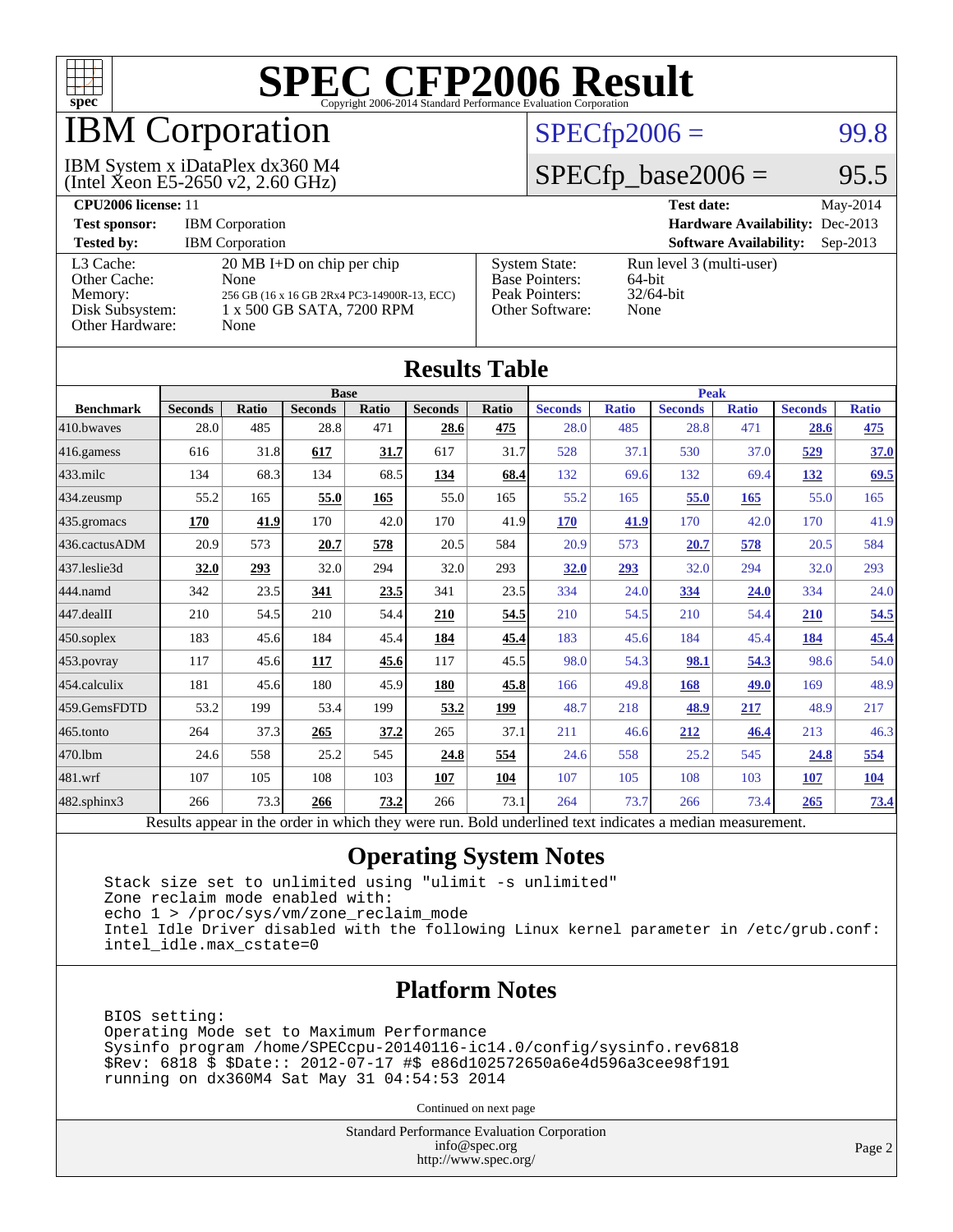

IBM Corporation

 $SPECfp2006 = 99.8$  $SPECfp2006 = 99.8$ 

(Intel Xeon E5-2650 v2, 2.60 GHz) IBM System x iDataPlex dx360 M4  $SPECTp\_base2006 = 95.5$ 

**[CPU2006 license:](http://www.spec.org/auto/cpu2006/Docs/result-fields.html#CPU2006license)** 11 **[Test date:](http://www.spec.org/auto/cpu2006/Docs/result-fields.html#Testdate)** May-2014 **[Test sponsor:](http://www.spec.org/auto/cpu2006/Docs/result-fields.html#Testsponsor)** IBM Corporation **[Hardware Availability:](http://www.spec.org/auto/cpu2006/Docs/result-fields.html#HardwareAvailability)** Dec-2013 **[Tested by:](http://www.spec.org/auto/cpu2006/Docs/result-fields.html#Testedby)** IBM Corporation **[Software Availability:](http://www.spec.org/auto/cpu2006/Docs/result-fields.html#SoftwareAvailability)** Sep-2013

#### **[Platform Notes \(Continued\)](http://www.spec.org/auto/cpu2006/Docs/result-fields.html#PlatformNotes)**

| This section contains SUT (System Under Test) info as seen by<br>some common utilities. To remove or add to this section, see:<br>http://www.spec.org/cpu2006/Docs/config.html#sysinfo                                                                                                                                                                                                                                                      |
|---------------------------------------------------------------------------------------------------------------------------------------------------------------------------------------------------------------------------------------------------------------------------------------------------------------------------------------------------------------------------------------------------------------------------------------------|
| From /proc/cpuinfo<br>model name: $Intel(R)$ Xeon $(R)$ CPU E5-2650 v2 @ 2.60GHz<br>2 "physical id"s (chips)<br>32 "processors"<br>cores, siblings (Caution: counting these is hw and system dependent.<br>The<br>following excerpts from /proc/cpuinfo might not be reliable. Use with<br>caution.)<br>cpu cores $: 8$<br>siblings : 16<br>physical 0: cores 0 1 2 3 4 5 6 7<br>physical 1: cores 0 1 2 3 4 5 6 7<br>cache size : 20480 KB |
| From /proc/meminfo<br>MemTotal:<br>264641468 kB<br>HugePages_Total:<br>0<br>Hugepagesize: 2048 kB                                                                                                                                                                                                                                                                                                                                           |
| /usr/bin/lsb_release -d<br>Red Hat Enterprise Linux Server release 6.4 (Santiago)                                                                                                                                                                                                                                                                                                                                                           |
| From /etc/*release* /etc/*version*<br>redhat-release: Red Hat Enterprise Linux Server release 6.4 (Santiago)<br>system-release: Red Hat Enterprise Linux Server release 6.4 (Santiago)<br>system-release-cpe: cpe:/o:redhat:enterprise_linux:6server:ga:server                                                                                                                                                                              |
| uname $-a$ :<br>Linux dx360M4 2.6.32-358.el6.x86_64 #1 SMP Tue Jan 29 11:47:41 EST 2013<br>x86_64 x86_64 x86_64 GNU/Linux                                                                                                                                                                                                                                                                                                                   |
| run-level 3 May 30 11:48                                                                                                                                                                                                                                                                                                                                                                                                                    |
| SPEC is set to: /home/SPECcpu-20140116-ic14.0<br>Filesystem<br>Size Used Avail Use% Mounted on<br>Type<br>/dev/mapper/vg_td2-lv_home<br>ext4 380G 173G 188G 49% / home                                                                                                                                                                                                                                                                      |
| Additional information from dmidecode:<br>BIOS IBM -[TDE1390US-1.50]- 02/21/2014<br>Memory:<br>16x Samsung M393B2G70QH0-CMA 16 GB 1867 MHz 2 rank                                                                                                                                                                                                                                                                                           |
| (End of data from sysinfo program)                                                                                                                                                                                                                                                                                                                                                                                                          |
|                                                                                                                                                                                                                                                                                                                                                                                                                                             |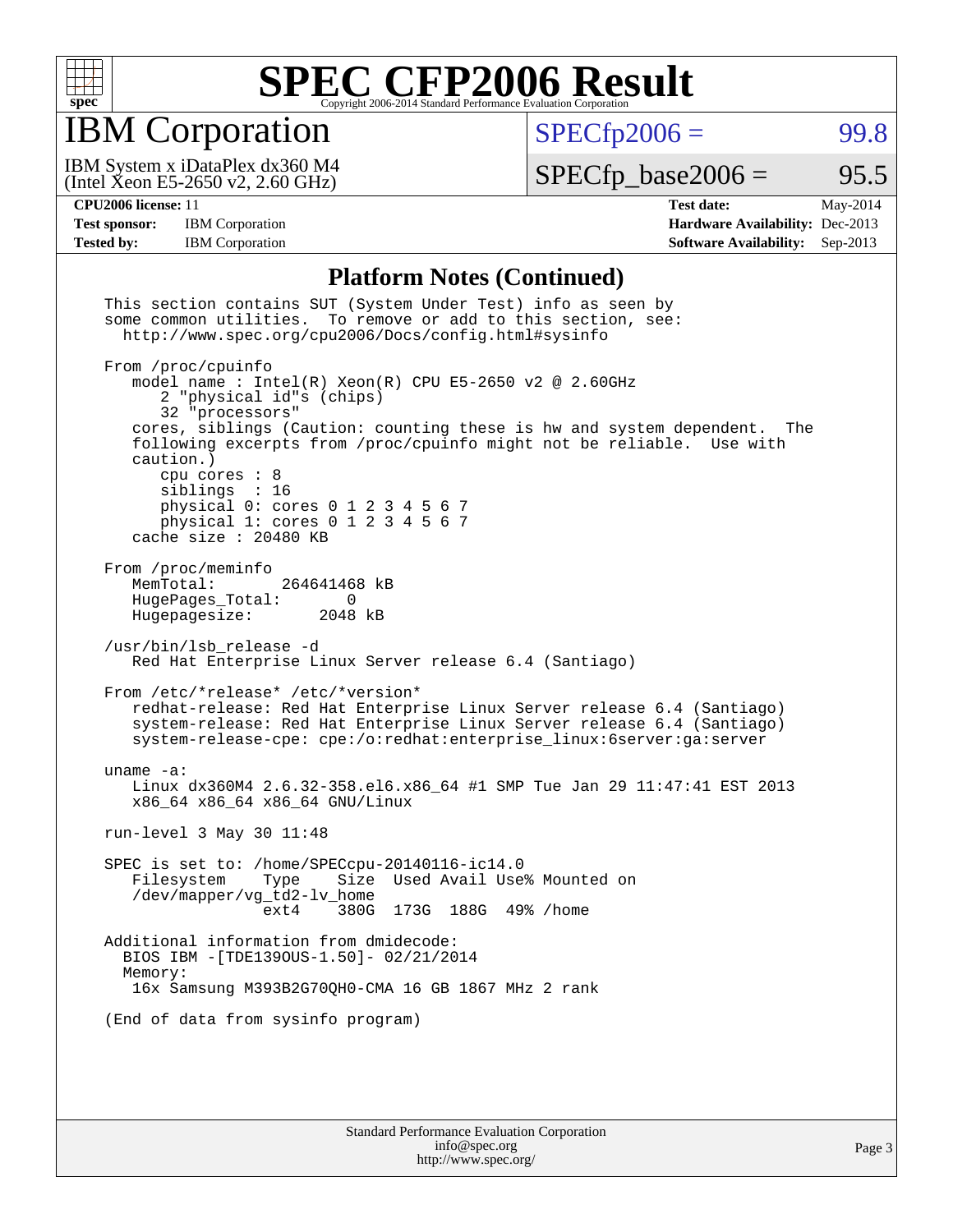

## IBM Corporation

 $SPECTp2006 =$  99.8

(Intel Xeon E5-2650 v2, 2.60 GHz) IBM System x iDataPlex dx360 M4

 $SPECfp\_base2006 = 95.5$ 

**[Test sponsor:](http://www.spec.org/auto/cpu2006/Docs/result-fields.html#Testsponsor)** IBM Corporation **[Hardware Availability:](http://www.spec.org/auto/cpu2006/Docs/result-fields.html#HardwareAvailability)** Dec-2013

**[CPU2006 license:](http://www.spec.org/auto/cpu2006/Docs/result-fields.html#CPU2006license)** 11 **[Test date:](http://www.spec.org/auto/cpu2006/Docs/result-fields.html#Testdate)** May-2014 **[Tested by:](http://www.spec.org/auto/cpu2006/Docs/result-fields.html#Testedby)** IBM Corporation **[Software Availability:](http://www.spec.org/auto/cpu2006/Docs/result-fields.html#SoftwareAvailability)** Sep-2013

#### **[General Notes](http://www.spec.org/auto/cpu2006/Docs/result-fields.html#GeneralNotes)**

Environment variables set by runspec before the start of the run: KMP AFFINITY = "granularity=fine, compact,  $1,0$ " LD\_LIBRARY\_PATH = "/home/SPECcpu-20140116-ic14.0/libs/32:/home/SPECcpu-20140116-ic14.0/libs/64:/home/SPECcpu-20140116-ic14.0/sh" OMP\_NUM\_THREADS = "16"

 Binaries compiled on a system with 1x Core i7-860 CPU + 8GB memory using RedHat EL 6.4 Transparent Huge Pages enabled with: echo always > /sys/kernel/mm/redhat\_transparent\_hugepage/enabled runspec command invoked through numactl i.e.: numactl --interleave=all runspec <etc>

**[Base Compiler Invocation](http://www.spec.org/auto/cpu2006/Docs/result-fields.html#BaseCompilerInvocation)**

[C benchmarks](http://www.spec.org/auto/cpu2006/Docs/result-fields.html#Cbenchmarks):  $\frac{1}{2}$ cc  $-\text{m64}$ 

[C++ benchmarks:](http://www.spec.org/auto/cpu2006/Docs/result-fields.html#CXXbenchmarks) [icpc -m64](http://www.spec.org/cpu2006/results/res2014q3/cpu2006-20140604-29801.flags.html#user_CXXbase_intel_icpc_64bit_bedb90c1146cab66620883ef4f41a67e)

[Fortran benchmarks](http://www.spec.org/auto/cpu2006/Docs/result-fields.html#Fortranbenchmarks): [ifort -m64](http://www.spec.org/cpu2006/results/res2014q3/cpu2006-20140604-29801.flags.html#user_FCbase_intel_ifort_64bit_ee9d0fb25645d0210d97eb0527dcc06e)

[Benchmarks using both Fortran and C](http://www.spec.org/auto/cpu2006/Docs/result-fields.html#BenchmarksusingbothFortranandC): [icc -m64](http://www.spec.org/cpu2006/results/res2014q3/cpu2006-20140604-29801.flags.html#user_CC_FCbase_intel_icc_64bit_0b7121f5ab7cfabee23d88897260401c) [ifort -m64](http://www.spec.org/cpu2006/results/res2014q3/cpu2006-20140604-29801.flags.html#user_CC_FCbase_intel_ifort_64bit_ee9d0fb25645d0210d97eb0527dcc06e)

#### **[Base Portability Flags](http://www.spec.org/auto/cpu2006/Docs/result-fields.html#BasePortabilityFlags)**

| 410.bwaves: -DSPEC CPU LP64                 |                                                                |
|---------------------------------------------|----------------------------------------------------------------|
| 416.gamess: -DSPEC CPU LP64                 |                                                                |
| 433.milc: -DSPEC CPU LP64                   |                                                                |
| 434.zeusmp: - DSPEC_CPU_LP64                |                                                                |
| 435.gromacs: -DSPEC_CPU_LP64 -nofor_main    |                                                                |
| 436.cactusADM: -DSPEC CPU LP64 -nofor main  |                                                                |
| 437.leslie3d: -DSPEC CPU LP64               |                                                                |
| 444.namd: -DSPEC CPU LP64                   |                                                                |
| 447.dealII: -DSPEC CPU LP64                 |                                                                |
| 450.soplex: -DSPEC_CPU_LP64                 |                                                                |
| 453.povray: -DSPEC_CPU_LP64                 |                                                                |
| 454.calculix: - DSPEC CPU LP64 - nofor main |                                                                |
| 459.GemsFDTD: -DSPEC CPU LP64               |                                                                |
| 465.tonto: -DSPEC CPU LP64                  |                                                                |
| 470.1bm: - DSPEC CPU LP64                   |                                                                |
|                                             | 481.wrf: -DSPEC_CPU_LP64 -DSPEC_CPU_CASE_FLAG -DSPEC_CPU_LINUX |
| 482.sphinx3: -DSPEC_CPU_LP64                |                                                                |
|                                             |                                                                |

| <b>Standard Performance Evaluation Corporation</b> |
|----------------------------------------------------|
| info@spec.org                                      |
| http://www.spec.org/                               |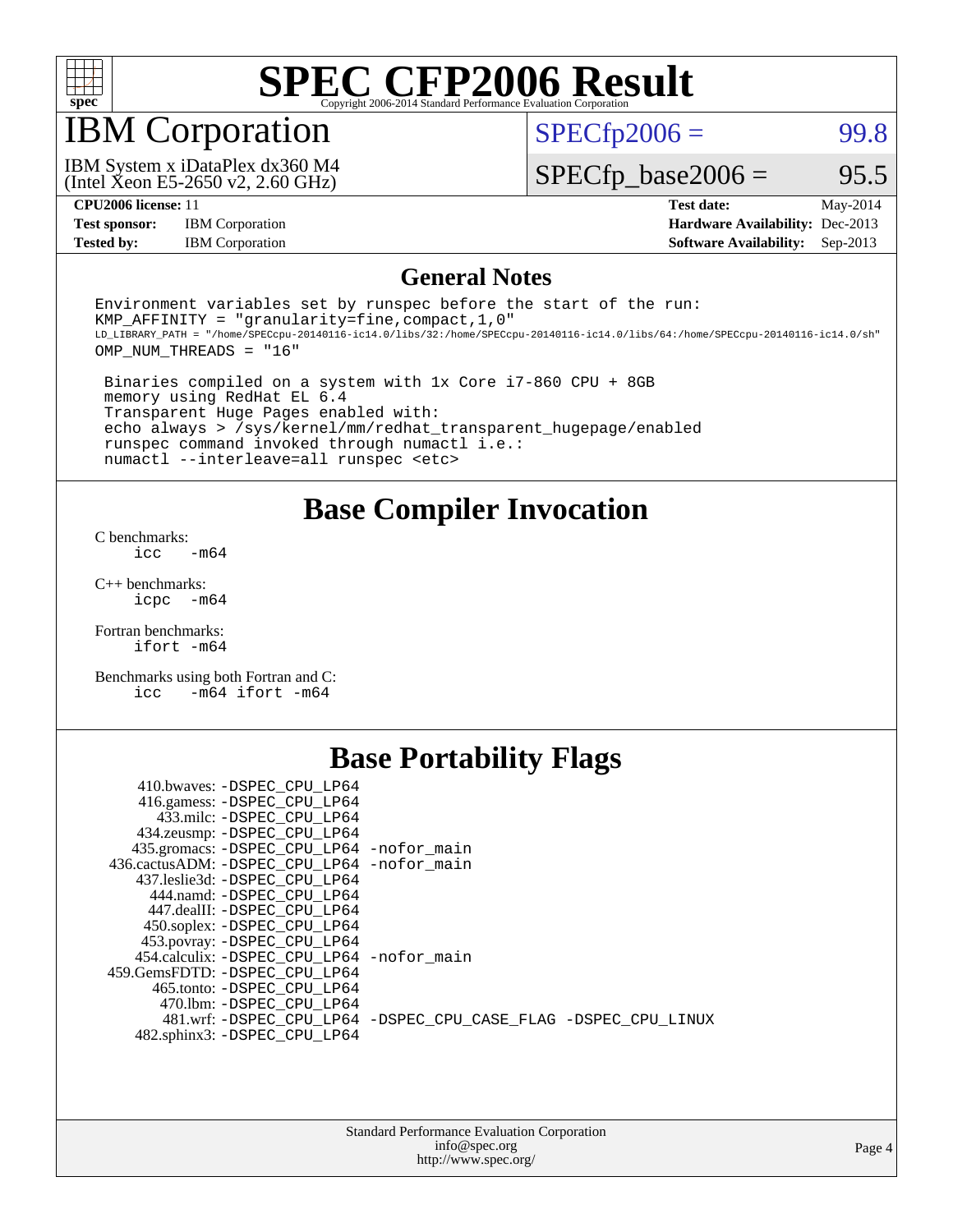

## IBM Corporation

 $SPECTp2006 =$  99.8

(Intel Xeon E5-2650 v2, 2.60 GHz) IBM System x iDataPlex dx360 M4

 $SPECTp\_base2006 = 95.5$ 

| <b>Test sponsor:</b> | <b>IBM</b> Corporation |
|----------------------|------------------------|
| <b>Tested by:</b>    | <b>IBM</b> Corporation |

**[CPU2006 license:](http://www.spec.org/auto/cpu2006/Docs/result-fields.html#CPU2006license)** 11 **[Test date:](http://www.spec.org/auto/cpu2006/Docs/result-fields.html#Testdate)** May-2014 **[Hardware Availability:](http://www.spec.org/auto/cpu2006/Docs/result-fields.html#HardwareAvailability)** Dec-2013 **[Software Availability:](http://www.spec.org/auto/cpu2006/Docs/result-fields.html#SoftwareAvailability)** Sep-2013

#### **[Base Optimization Flags](http://www.spec.org/auto/cpu2006/Docs/result-fields.html#BaseOptimizationFlags)**

[C benchmarks](http://www.spec.org/auto/cpu2006/Docs/result-fields.html#Cbenchmarks): [-xAVX](http://www.spec.org/cpu2006/results/res2014q3/cpu2006-20140604-29801.flags.html#user_CCbase_f-xAVX) [-ipo](http://www.spec.org/cpu2006/results/res2014q3/cpu2006-20140604-29801.flags.html#user_CCbase_f-ipo) [-O3](http://www.spec.org/cpu2006/results/res2014q3/cpu2006-20140604-29801.flags.html#user_CCbase_f-O3) [-no-prec-div](http://www.spec.org/cpu2006/results/res2014q3/cpu2006-20140604-29801.flags.html#user_CCbase_f-no-prec-div) [-parallel](http://www.spec.org/cpu2006/results/res2014q3/cpu2006-20140604-29801.flags.html#user_CCbase_f-parallel) [-opt-prefetch](http://www.spec.org/cpu2006/results/res2014q3/cpu2006-20140604-29801.flags.html#user_CCbase_f-opt-prefetch) [-ansi-alias](http://www.spec.org/cpu2006/results/res2014q3/cpu2006-20140604-29801.flags.html#user_CCbase_f-ansi-alias) [C++ benchmarks:](http://www.spec.org/auto/cpu2006/Docs/result-fields.html#CXXbenchmarks) [-xAVX](http://www.spec.org/cpu2006/results/res2014q3/cpu2006-20140604-29801.flags.html#user_CXXbase_f-xAVX) [-ipo](http://www.spec.org/cpu2006/results/res2014q3/cpu2006-20140604-29801.flags.html#user_CXXbase_f-ipo) [-O3](http://www.spec.org/cpu2006/results/res2014q3/cpu2006-20140604-29801.flags.html#user_CXXbase_f-O3) [-no-prec-div](http://www.spec.org/cpu2006/results/res2014q3/cpu2006-20140604-29801.flags.html#user_CXXbase_f-no-prec-div) [-opt-prefetch](http://www.spec.org/cpu2006/results/res2014q3/cpu2006-20140604-29801.flags.html#user_CXXbase_f-opt-prefetch) [-ansi-alias](http://www.spec.org/cpu2006/results/res2014q3/cpu2006-20140604-29801.flags.html#user_CXXbase_f-ansi-alias)

[Fortran benchmarks](http://www.spec.org/auto/cpu2006/Docs/result-fields.html#Fortranbenchmarks): [-xAVX](http://www.spec.org/cpu2006/results/res2014q3/cpu2006-20140604-29801.flags.html#user_FCbase_f-xAVX) [-ipo](http://www.spec.org/cpu2006/results/res2014q3/cpu2006-20140604-29801.flags.html#user_FCbase_f-ipo) [-O3](http://www.spec.org/cpu2006/results/res2014q3/cpu2006-20140604-29801.flags.html#user_FCbase_f-O3) [-no-prec-div](http://www.spec.org/cpu2006/results/res2014q3/cpu2006-20140604-29801.flags.html#user_FCbase_f-no-prec-div) [-parallel](http://www.spec.org/cpu2006/results/res2014q3/cpu2006-20140604-29801.flags.html#user_FCbase_f-parallel) [-opt-prefetch](http://www.spec.org/cpu2006/results/res2014q3/cpu2006-20140604-29801.flags.html#user_FCbase_f-opt-prefetch)

[Benchmarks using both Fortran and C](http://www.spec.org/auto/cpu2006/Docs/result-fields.html#BenchmarksusingbothFortranandC): [-xAVX](http://www.spec.org/cpu2006/results/res2014q3/cpu2006-20140604-29801.flags.html#user_CC_FCbase_f-xAVX) [-ipo](http://www.spec.org/cpu2006/results/res2014q3/cpu2006-20140604-29801.flags.html#user_CC_FCbase_f-ipo) [-O3](http://www.spec.org/cpu2006/results/res2014q3/cpu2006-20140604-29801.flags.html#user_CC_FCbase_f-O3) [-no-prec-div](http://www.spec.org/cpu2006/results/res2014q3/cpu2006-20140604-29801.flags.html#user_CC_FCbase_f-no-prec-div) [-parallel](http://www.spec.org/cpu2006/results/res2014q3/cpu2006-20140604-29801.flags.html#user_CC_FCbase_f-parallel) [-opt-prefetch](http://www.spec.org/cpu2006/results/res2014q3/cpu2006-20140604-29801.flags.html#user_CC_FCbase_f-opt-prefetch) [-ansi-alias](http://www.spec.org/cpu2006/results/res2014q3/cpu2006-20140604-29801.flags.html#user_CC_FCbase_f-ansi-alias)

### **[Peak Compiler Invocation](http://www.spec.org/auto/cpu2006/Docs/result-fields.html#PeakCompilerInvocation)**

[C benchmarks](http://www.spec.org/auto/cpu2006/Docs/result-fields.html#Cbenchmarks):  $\text{icc}$   $-\text{m64}$ 

[C++ benchmarks:](http://www.spec.org/auto/cpu2006/Docs/result-fields.html#CXXbenchmarks) [icpc -m64](http://www.spec.org/cpu2006/results/res2014q3/cpu2006-20140604-29801.flags.html#user_CXXpeak_intel_icpc_64bit_bedb90c1146cab66620883ef4f41a67e)

[Fortran benchmarks](http://www.spec.org/auto/cpu2006/Docs/result-fields.html#Fortranbenchmarks): [ifort -m64](http://www.spec.org/cpu2006/results/res2014q3/cpu2006-20140604-29801.flags.html#user_FCpeak_intel_ifort_64bit_ee9d0fb25645d0210d97eb0527dcc06e)

[Benchmarks using both Fortran and C](http://www.spec.org/auto/cpu2006/Docs/result-fields.html#BenchmarksusingbothFortranandC): [icc -m64](http://www.spec.org/cpu2006/results/res2014q3/cpu2006-20140604-29801.flags.html#user_CC_FCpeak_intel_icc_64bit_0b7121f5ab7cfabee23d88897260401c) [ifort -m64](http://www.spec.org/cpu2006/results/res2014q3/cpu2006-20140604-29801.flags.html#user_CC_FCpeak_intel_ifort_64bit_ee9d0fb25645d0210d97eb0527dcc06e)

### **[Peak Portability Flags](http://www.spec.org/auto/cpu2006/Docs/result-fields.html#PeakPortabilityFlags)**

Same as Base Portability Flags

### **[Peak Optimization Flags](http://www.spec.org/auto/cpu2006/Docs/result-fields.html#PeakOptimizationFlags)**

[C benchmarks](http://www.spec.org/auto/cpu2006/Docs/result-fields.html#Cbenchmarks):

 433.milc: [-xAVX](http://www.spec.org/cpu2006/results/res2014q3/cpu2006-20140604-29801.flags.html#user_peakPASS2_CFLAGSPASS2_LDFLAGS433_milc_f-xAVX)(pass 2) [-prof-gen](http://www.spec.org/cpu2006/results/res2014q3/cpu2006-20140604-29801.flags.html#user_peakPASS1_CFLAGSPASS1_LDFLAGS433_milc_prof_gen_e43856698f6ca7b7e442dfd80e94a8fc)(pass 1) [-ipo](http://www.spec.org/cpu2006/results/res2014q3/cpu2006-20140604-29801.flags.html#user_peakPASS2_CFLAGSPASS2_LDFLAGS433_milc_f-ipo)(pass 2) [-O3](http://www.spec.org/cpu2006/results/res2014q3/cpu2006-20140604-29801.flags.html#user_peakPASS2_CFLAGSPASS2_LDFLAGS433_milc_f-O3)(pass 2) [-no-prec-div](http://www.spec.org/cpu2006/results/res2014q3/cpu2006-20140604-29801.flags.html#user_peakPASS2_CFLAGSPASS2_LDFLAGS433_milc_f-no-prec-div)(pass 2) [-prof-use](http://www.spec.org/cpu2006/results/res2014q3/cpu2006-20140604-29801.flags.html#user_peakPASS2_CFLAGSPASS2_LDFLAGS433_milc_prof_use_bccf7792157ff70d64e32fe3e1250b55)(pass 2) [-auto-ilp32](http://www.spec.org/cpu2006/results/res2014q3/cpu2006-20140604-29801.flags.html#user_peakCOPTIMIZE433_milc_f-auto-ilp32) [-ansi-alias](http://www.spec.org/cpu2006/results/res2014q3/cpu2006-20140604-29801.flags.html#user_peakCOPTIMIZE433_milc_f-ansi-alias)

 $470$ .lbm: basepeak = yes

```
 482.sphinx3: -xAVX -ipo -O3 -no-prec-div -unroll2 -ansi-alias
         -parallel
```
Continued on next page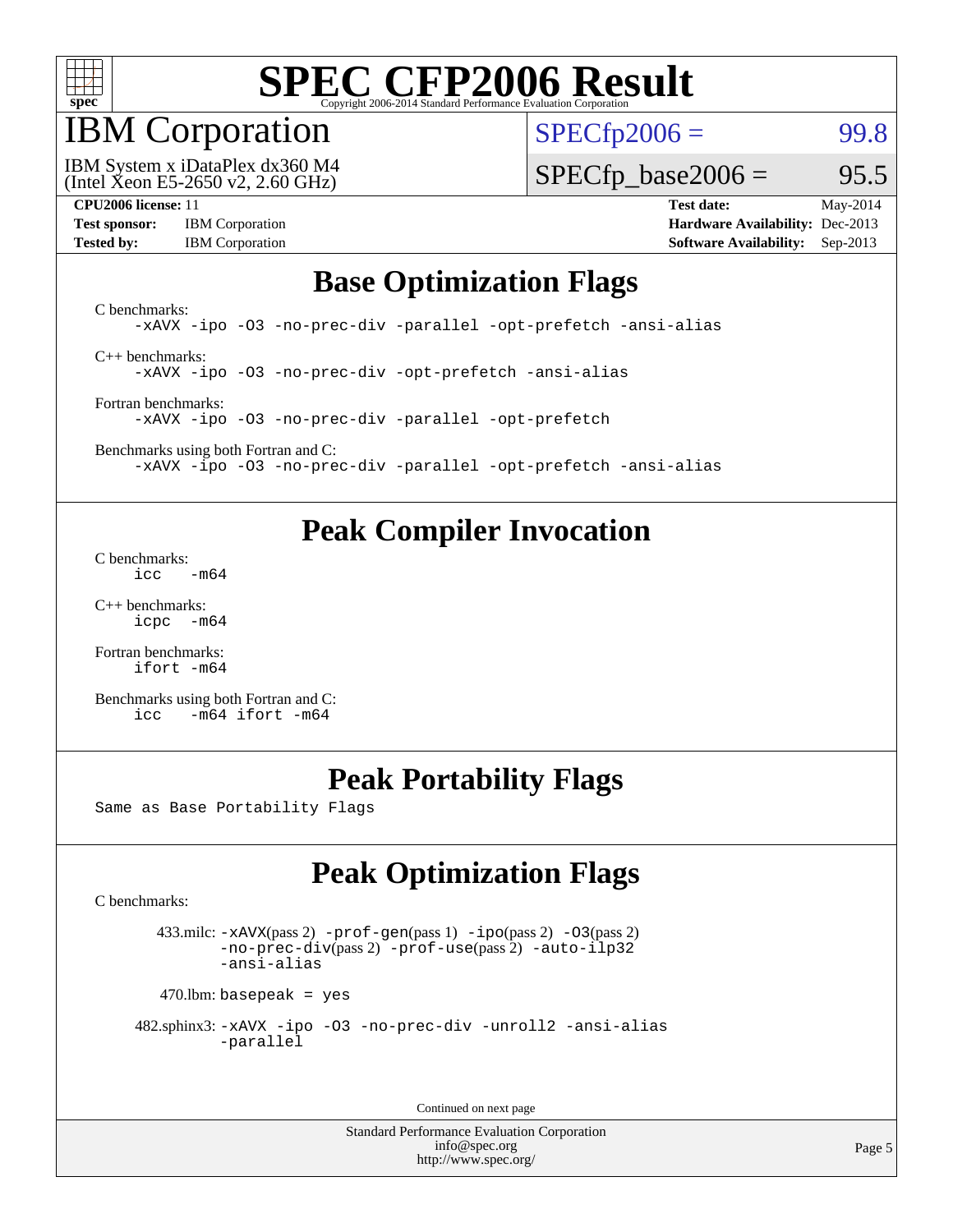

IBM Corporation

 $SPECTp2006 =$  99.8

(Intel Xeon E5-2650 v2, 2.60 GHz) IBM System x iDataPlex dx360 M4

 $SPECTp\_base2006 = 95.5$ 

| <b>Test sponsor:</b> | <b>IBM</b> Corporation |
|----------------------|------------------------|
| <b>Tested by:</b>    | <b>IBM</b> Corporation |

**[CPU2006 license:](http://www.spec.org/auto/cpu2006/Docs/result-fields.html#CPU2006license)** 11 **[Test date:](http://www.spec.org/auto/cpu2006/Docs/result-fields.html#Testdate)** May-2014 **[Hardware Availability:](http://www.spec.org/auto/cpu2006/Docs/result-fields.html#HardwareAvailability)** Dec-2013 **[Software Availability:](http://www.spec.org/auto/cpu2006/Docs/result-fields.html#SoftwareAvailability)** Sep-2013

## **[Peak Optimization Flags \(Continued\)](http://www.spec.org/auto/cpu2006/Docs/result-fields.html#PeakOptimizationFlags)**

```
C++ benchmarks: 
        444.namd: -xAVX(pass 2) -prof-gen(pass 1) -ipo(pass 2) -O3(pass 2)
                -no-prec-div(pass 2) -prof-use(pass 2) -fno-alias
                -auto-ilp32
       447.dealII: basepeak = yes
       450.soplex: basepeak = yes
      453.povray: -xAVX(pass 2) -prof-gen(pass 1) -ipo(pass 2) -O3(pass 2)
                -no-prec-div(pass 2) -prof-use(pass 2) -unroll4 -ansi-alias
Fortran benchmarks: 
     410.bwaves: basepeak = yes 416.gamess: -xAVX(pass 2) -prof-gen(pass 1) -ipo(pass 2) -O3(pass 2)
                -no-prec-div(pass 2) -prof-use(pass 2) -unroll2
                -inline-level=0 -scalar-rep-
      434.zeusmp: basepeak = yes
      437.leslie3d: basepeak = yes
  459.GemsFDTD: -xAVX(pass 2) -prof-gen(pass 1) -ipo(pass 2) -O3(pass 2)
                -no-prec-div(pass 2) -prof-use(pass 2) -unroll2
                -inline-level=0 -opt-prefetch -parallel
        465.tonto: -xAVX(pass 2) -prof-gen(pass 1) -ipo(pass 2) -O3(pass 2)
                -no-prec-div(pass 2) -prof-use(pass 2) -inline-calloc
                -opt-malloc-options=3 -auto -unroll4
Benchmarks using both Fortran and C: 
     435.gromacs: basepeak = yes
 436.cactusADM: basepeak = yes 454.calculix: -xAVX -ipo -O3 -no-prec-div -auto-ilp32 -ansi-alias
        481.wrf: basepeak = yes
                     The flags files that were used to format this result can be browsed at
```
<http://www.spec.org/cpu2006/flags/Intel-ic14.0-official-linux64.20140128.html> <http://www.spec.org/cpu2006/flags/IBM-Platform-Flags-V1.2-IVB-B.html>

You can also download the XML flags sources by saving the following links: <http://www.spec.org/cpu2006/flags/Intel-ic14.0-official-linux64.20140128.xml> <http://www.spec.org/cpu2006/flags/IBM-Platform-Flags-V1.2-IVB-B.xml>